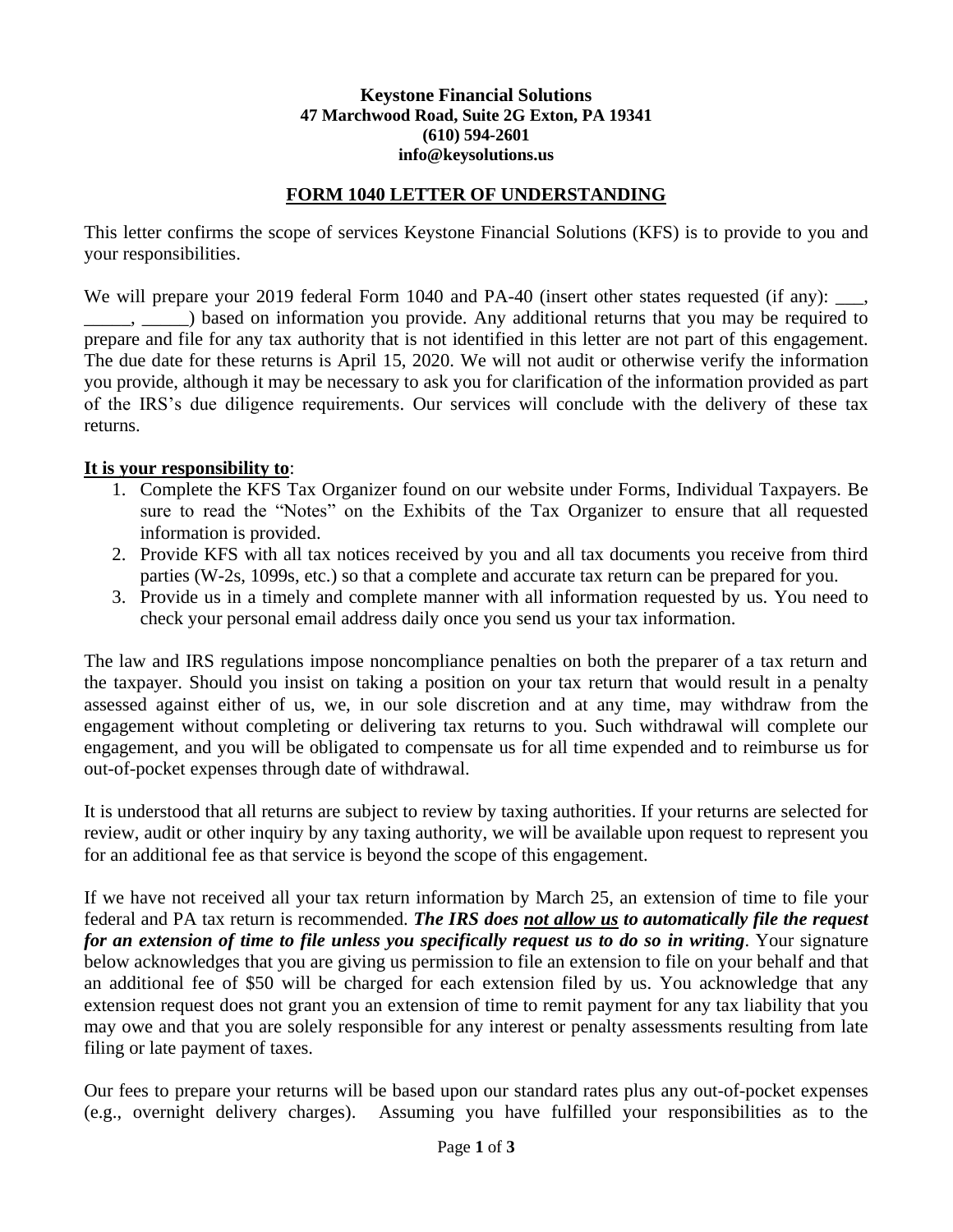information you are to provide us, new clients of KFS hereby agree to pay the written fee that was quoted and returning clients' fees will approximate what was paid last year unless your return has changed significantly requiring additional time to prepare or additional IRS schedules need to be completed due to tax law changes. Payment for this engagement will be due immediately when you receive the draft of your return(s) or when invoiced. Amounts not paid within 5 business days will bear a \$25.00 per month handling fee.

Either of us may terminate this engagement at any time for any reason by written or electronic notice. If we have performed any work prior to the date of termination, you agree to pay us for such work performed.

Our working papers will be retained in accordance with our records retention policy. This policy currently states that we will retain our working papers for three years. All original records received from you will be returned to you when your returns have been completed. You will receive an electronic copy of the returns that we prepare for you. Any future requests by you for additional copies will be subject to an administrative fee.

Please note that any individual, corporation, partnership, trust, and estate having a financial interest in, or signature or other authority over, bank accounts, securities, or other financial accounts (having an aggregate value exceeding \$10,000 at any time during the calendar year) in a foreign country, shall report such a relationship. The tax filing requirements for reporting foreign accounts is beyond the scope of this engagement and will require a separate engagement letter. If you have such foreign accounts, by signing below you accept full responsibility for the failure to inform us in writing of the existence of such accounts.

You hereby indemnify this firm, its partners, principals, employees and agents, and hold them harmless, from all claims, liabilities, losses and costs arising in circumstances where there has been a knowing or reckless misrepresentation by you. In addition, you agree that we shall not be liable for ordinary negligence.

While we do not expect there to be any problems whatsoever with our relationship, misunderstandings can occur. We believe that most disagreements can be resolved to mutual satisfaction in a friendly manner. Accordingly, in the event of any dispute arising out of, or relating to, this engagement, the parties agree to submit the dispute to binding arbitration administered by the American Arbitration Association in accordance with its Professional Accounting and Related Services Dispute Resolution Rules. The place of arbitration shall be held in Exton, PA and the arbitration shall be governed by the laws of the Commonwealth of PA.

Both parties agree that the non-prevailing party in such arbitration proceeding, if any, shall pay the attorneys' fees, expert witness fees and out-of-pocket costs incurred by the prevailing party in connection with such proceedings. The arbitrator(s) shall not award consequential damages in any arbitration initiated under this agreement. Any award in an arbitration initiated under this clause shall be limited to monetary damages and shall include no injunction or direction to any party other than the direction to pay a monetary amount. The award of the arbitrator(s) shall be accompanied by a reasoned opinion. Except as may be required by law, neither party nor an arbitrator may disclose the existence, content, or results of any arbitration hereunder without the prior written consent of both parties.